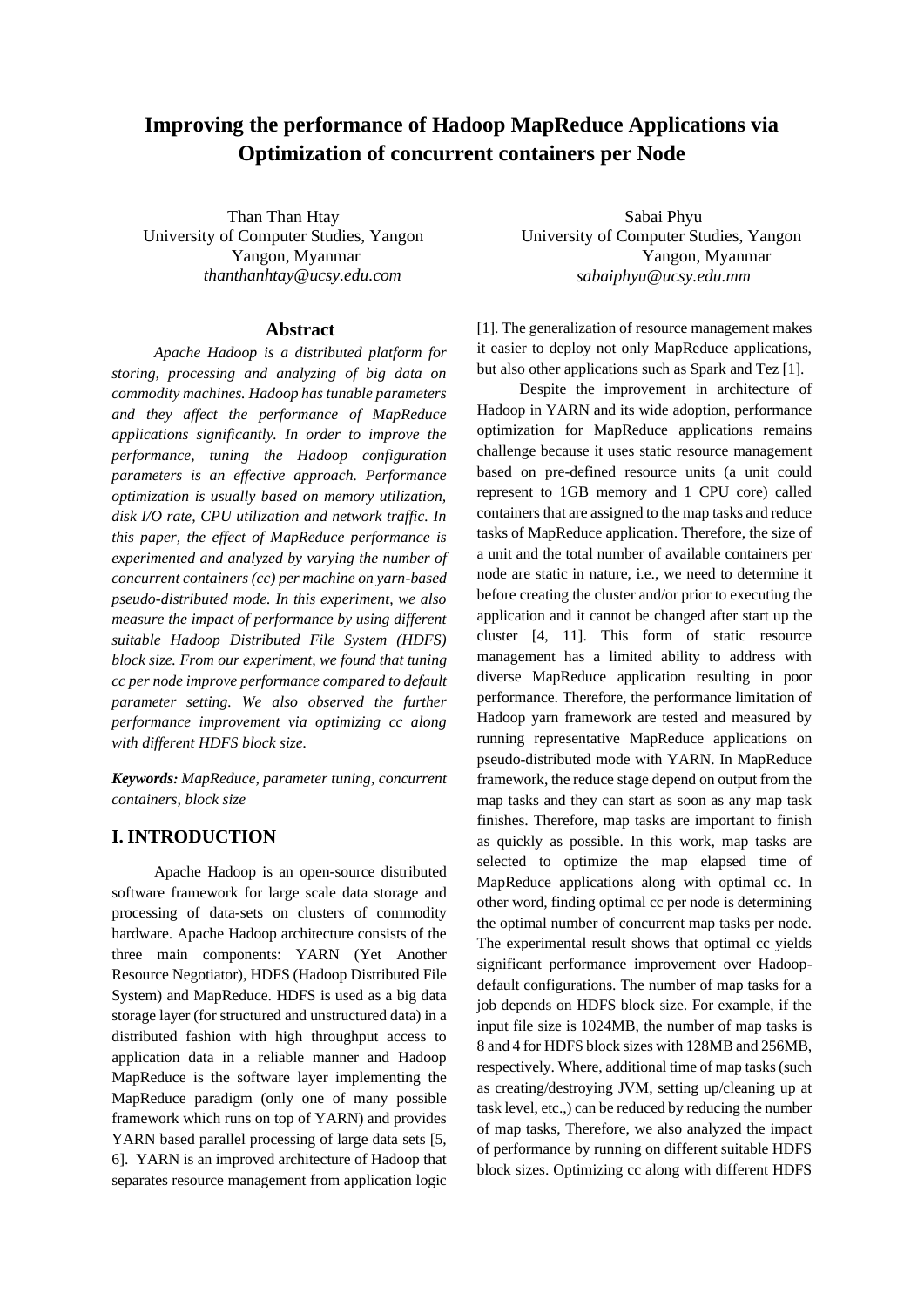block size can achieve the further performance improvement over the default parameter setting.

In the following sections of the paper, we present background theory, determining the number of cc and why cc is selected for performance tuning, describe the performance evaluation on pseudodistributed mode with Hadoop-2.7.2 and finally conclude the proposed system.

# **II. BACKGROUND THEORY**

#### **A. Hadoop MapReduce Framework**



**Figure 1. Overview of MapReduce Architecture**

 In Hadoop, the input files reside in HDFS (e.g., HDFS://user/frank/data1.txt) by dividing it into blocks with block size of 128MB. Hadoop InputFormat divides the input data into logical input splits in Hadoop. They just refer to the data which is stored as blocks in HDFS. In map stage, Hadoop creates one map task per input split and process records in that input split [13]. That is how parallelism is achieved in Hadoop framework. When a MapReduce application (JAR) is run, mappers start producing intermediate output internally; shuffling and sorting is done by the Hadoop framework before the reducers get their input. In reduce stage, once the reducer has got its respective portion of intermediate data from all the mappers, it performs user specified reduce function. The final reduce output is written on HDFS (e.g., HDFS://user/frank/wc\_data1\_output) as shown in figure 1.

## **B. YARN**

YARN is essentially a distributed operating system that provides computational resources in the Hadoop cluster needed for running distributed applications. Apache Hadoop YARN Architecture consists of three main components: Resource Manager RM (one per cluster), Node Manager NM (one per node) and Application Master AM (one per application).



**Figure 2. Overview of YARN Architecture**

RM is the master of the YARN framework. It knows where the slaves (NM) are located and how many resources they have. RM has two main components: Scheduler and Applications Manager. Scheduler is responsible for allocating resources to the various running applications based on resource availability and the configured sharing policy. It also performs its scheduling function based on the resource requirements of the applications. Application Manager manages running the Application Masters in a cluster. It is responsible for accepting job submissions from the client, negotiating the first container from the Resource Manager to execute the application specific AM [14].

NM is the slave and offers some resources to the cluster. Its resource capacity is the amount of memory and the number of virtual cores (vcores). It takes care of individual nodes in a Hadoop cluster and manages application containers assigned to it by the RM. Container is a specified resource fraction (memory, CPU etc.) of the NM capacity on a host machine and many containers can reside on it [4]. How many number of cc can be run on a node, it depends on default resource calculator of capacity scheduler (default yarn scheduler). The DefaultResourceCalculator only checks memory amount specified by requests and the available memory of the node. By default, processing CPU resource is not considered.

AM is responsible for the execution of a single application. It asks for containers from the scheduler and executes specific programs on the obtained containers. It works along with the NM and monitors the execution status of tasks and progress for the application. Where, an application is a single job submitted to the framework. Each application has a unique Application Master associated with it which is a framework specific entity [14].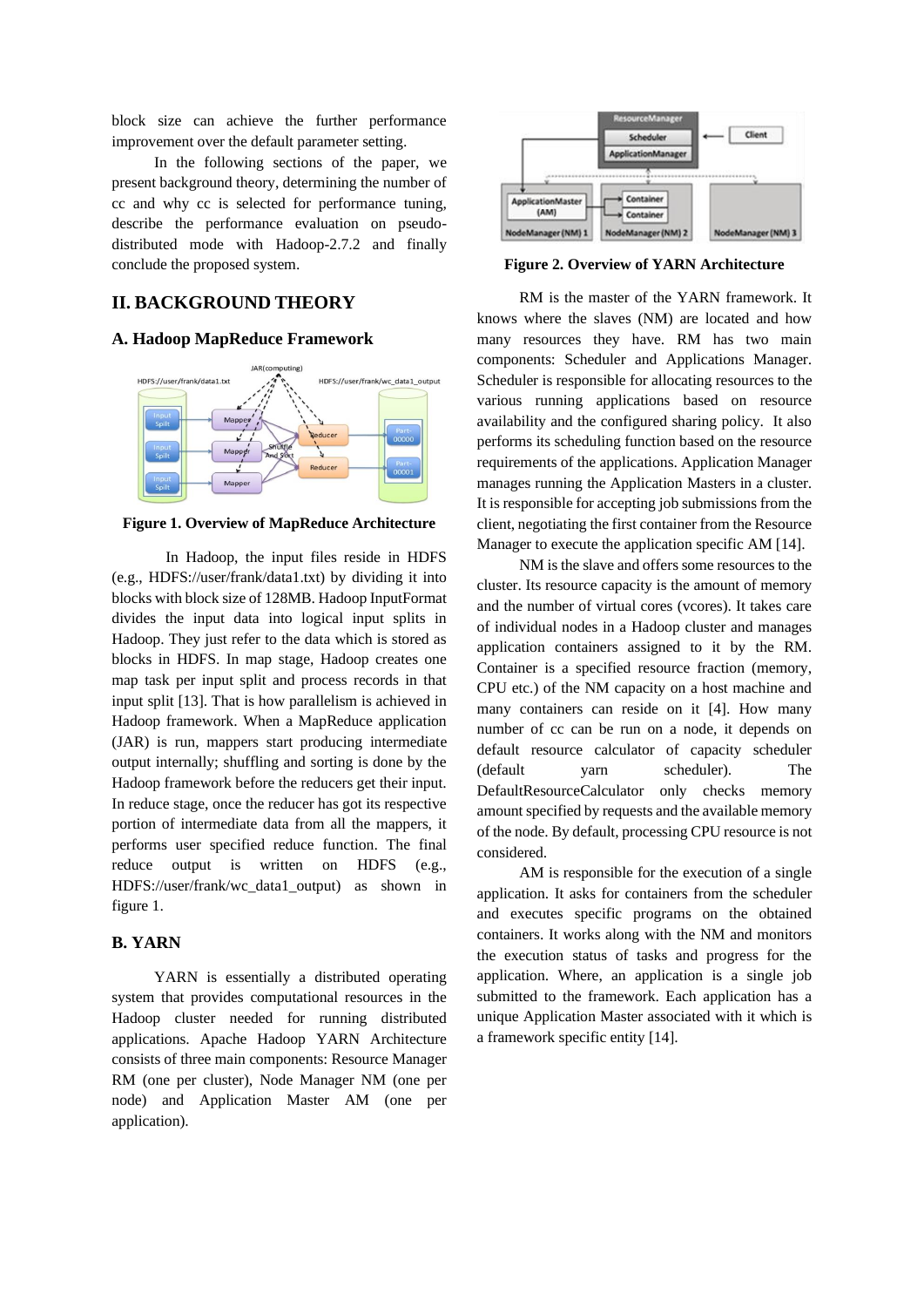# **III. DETERMINING THE NUMBER OF AND WHY CC IS SELECTED FOR PERFORMANCE TUNING**

#### **TABLE I. MEMORY RELATED PARAMETERS THAT CONTROL THE NUMBER OF CC**

| Configur-<br>ation File | <b>Parameters' Name</b>                           | <b>Description</b>                                                       | <b>Default</b><br>(MB) |
|-------------------------|---------------------------------------------------|--------------------------------------------------------------------------|------------------------|
| vam-<br>site.xml        | P1:<br>yam.nodemanager.re<br>source.memory-mb     | Memory that can be<br>allocated for containers<br>per node               | 8192                   |
|                         | $P2 -$<br>vam.scheduler.minim<br>um-allocation-mb | Memory allocation for<br>every container request<br>at RM                | 1024                   |
|                         | P3-<br>yam.scheduler.maxi<br>mum-allocation-mb    | Memory allocation per<br>for each<br>container<br>resource request at RM | 8192                   |
|                         | $PA -$<br>Yam.app.mapreduce.<br>am resource mb    | Memory per container<br>each<br>MR<br>for<br>AppMaster                   | 1536                   |
| mapred-<br>site xml     | P5:<br>mapreduce.map.mem<br>ory.mb                | Memory per container<br>for each map task.                               | 1024                   |

The table 1 describes some important memoryrelated parameters and their corresponding default values based on the machine specifications for determining the maximum number of cc per node in a cluster. According to the default settings in table 1, the maximum number of cc is 6 (available RAM for tasks =p1-p4=8192MB-2048MB=6144MB, cc= 6144MB/1024MB based on p5, where p4 is set based on increment of p2 if the p4 is greater than p2). Therefore, the number of concurrent container per node is within the range of 1 to 6. Where, we need to select how many number of cc per node should be run for improving the performance of Hadoop. Therefore, we experimented on cc per node. According to experimental result, tuning cc choice can improve performance of map stage significantly. In other word, tuning cc allow to take advantage of node performance leading to faster execution time of MapReduce applications. Therefore, other performance impact parameters relating to Hadoop 2.x (such as the parameters in [12] collected from many research papers) can be tuned to achieve better performance improvement based on proposed system.

# **IV. EXPERIMENTAL EVALUATION**

This section presents the experimental environment and the experimental results obtained for various workloads.

Our motivation for this experiment is two-fold: to measure the execution time difference of various cc

(on the same HDFS block size) per machine instance and to measure the performance impact of HDFS block size for possible cc per node, where possible cc is within the range of 1 to 6.

## **A. Experimental Setup**

In our experiment, Hadoop-2.7.2 is used and is deployed on virtual machine (vm) using VMware Workstation 12 Pro. This machine is setup with 8G RAM and 4vcores and 200GB disk space. On this vm, pseudo-distributed mode with YARN is setup. This mode is a single-node cluster where all the Hadoop components will run on a single machine and is mainly used for testing purpose.

In this paper, we use a single machine instance and run only one MapReduce application (i.e., concurrently running application is one) at each test run. Thus, cc is calculated for running map tasks per application.

#### **B. Experimental Benchmark**

#### **TABLE II. EXPERIMENTAL BENCHMARK USED IN THE EXPERIMENT**

| <b>Benchmark</b><br><b>MapReduce</b><br>Program | Map<br><b>Task</b><br>s or<br>cc | <b>Benchmark Dataset(MB)</b> |                              |                               |
|-------------------------------------------------|----------------------------------|------------------------------|------------------------------|-------------------------------|
| TeraSort                                        | 1, 2,                            | Data<br><b>Generator</b>     | $BS=128$                     | $BS=256$                      |
|                                                 | 3, 4,<br>5.6                     | TeraGen                      | 128,<br>256,                 | 256.<br>512,                  |
|                                                 |                                  |                              | 384,<br>512,                 | 768.<br>1024,                 |
|                                                 |                                  |                              | 640,<br>768                  | 1280,<br>1536                 |
| Sort                                            | 1, 2,<br>3, 4,<br>5.6            | Random<br>Writer             | 128,<br>256,<br>384,<br>512, | 256,<br>512.<br>768.<br>1024, |
|                                                 |                                  |                              | 640,<br>768                  | 1280,<br>1536                 |
| Wordcount                                       | 1, 2,<br>3, 4,                   | <b>RandomText</b><br>Writer  | 128,<br>256,<br>384,         | 256,<br>512,<br>768.          |
|                                                 | 5.6                              |                              | 512,<br>640,<br>768          | 1024,<br>1280,<br>1536        |

Table II lists the selected representative MapReduce programs and benchmark datasets generated by data generators used in our evaluation. In benchmark programs, different MapReduce applications with a variety of typical Hadoop workload characteristics are considered: WordCount (CPUbound), Sort and TeraSort (I/O bound) [3]. These programs are taken from the Hadoop distribution and serve as standard benchmarks and they are commonly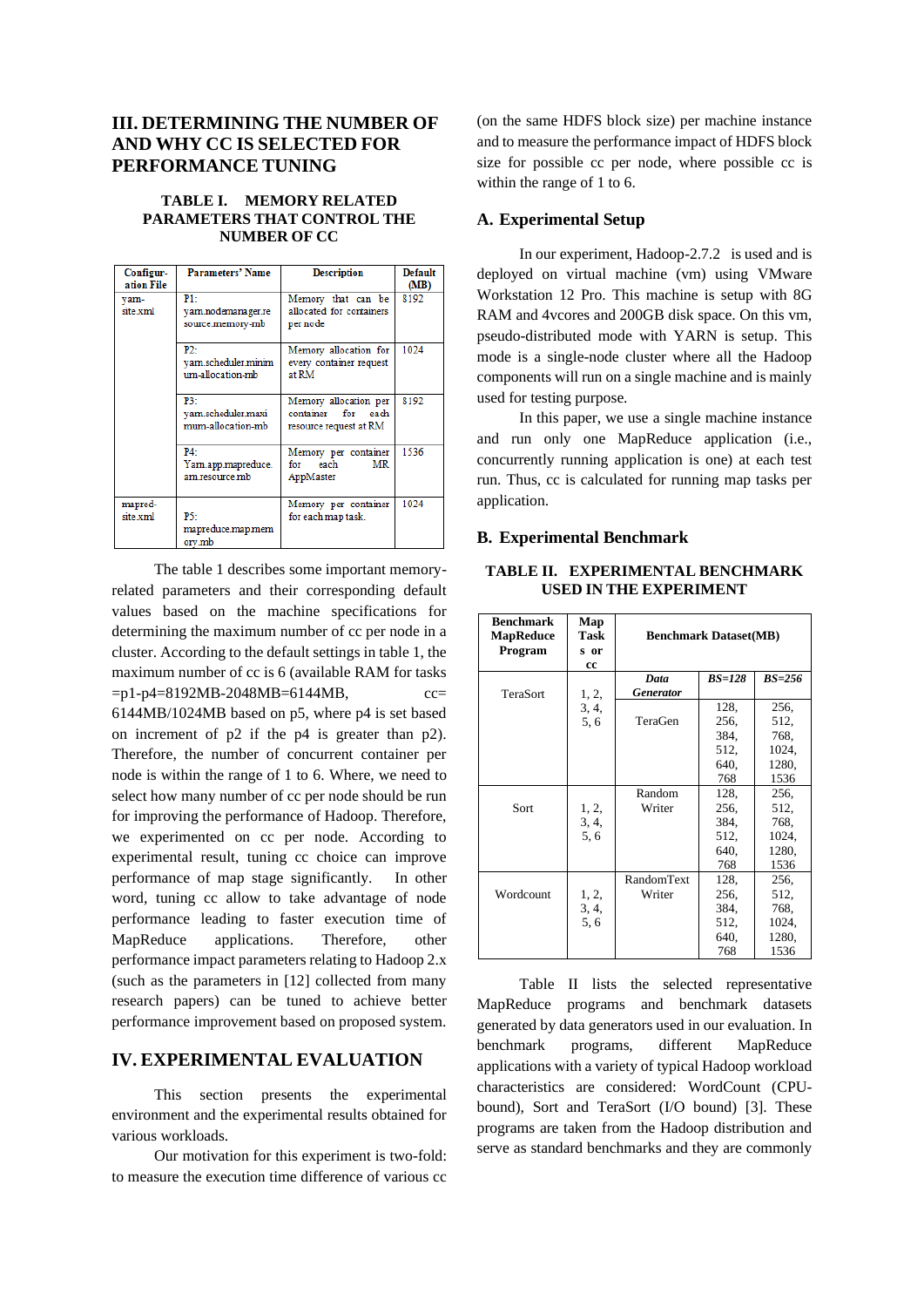used to measure MapReduce performance of an Apache Hadoop cluster [7, 8, 2].

For each MapReduce program, we use 128 MB (default) and 256MB to evaluate the block size effect. Therefore, for each MapReduce program, the corresponding data generators are used to generate six input datasets (in Table 2) for each block size that produce required number of map task based on the number of cc. That is, cc is set to 1, we run 1 map task on 1 data block.

#### **C. Analyzing the Effect of Map Stage Elapsed Time (MSET) Based on cc and BS for Experimented Applications**

## **TABLE III. MAP TASK ELAPSED TIME BASED ON CC AND BS**

| <b>MapReduce</b><br>Program | <b>Block</b><br>Size | Map Stage Elapsed Time (sec) Based on<br>cc or Concurrent Map Tasks |      |      |      |      |       |
|-----------------------------|----------------------|---------------------------------------------------------------------|------|------|------|------|-------|
|                             | (BS)                 | 1                                                                   | 2    | 3    |      | 5    | 6     |
| TeraSort                    | 128<br><b>MB</b>     | 7.5                                                                 | 20   | 35   | 39.5 | 64   | 129   |
|                             | 256<br><b>MB</b>     | 15                                                                  | 40.5 | 74   | 98.5 | 186  | 210   |
| Sort                        | 128<br><b>MB</b>     | 5                                                                   | 24   | 42.5 | 54   | 68.5 | 89    |
|                             | 256<br><b>MB</b>     | 8                                                                   | 52.5 | 86   | 102  | 144  | 178   |
| WordCount                   | 128<br><b>MB</b>     | 19.5                                                                | 26.5 | 41   | 52   | 67   | 83    |
|                             | 256<br><b>MB</b>     | 35.5                                                                | 45.5 | 72   | 91   | 117  | 152.5 |

Table III shows the map task elapsed time of each MapReduce program (TeraSort, Sort and WordCount) based on possible concurrent containers for the experimental cluster. Each program is run on both HDFS block sizes: 128MB (default) and 256MB; and collect Map elapsed time on the corresponding input data sizes for three workloads. For each test run, we run three times in order to consider the execution time variances and for each test run, we choose the median values for better performance measurement

**TABLE IV. PERFORMANCE IMPROVEMENT % BASED ON OPTIMAL CC FOR EACH PROGRAM AND BS**

| 1 KV 9 KEBRATAN 19 DI |         |                                              |            |  |
|-----------------------|---------|----------------------------------------------|------------|--|
| Map<br><b>Reduce</b>  | Optimal | <b>Improvement % for Input</b><br>$Data=15G$ |            |  |
| Program               | cc      | $BS=128MB$                                   | $BS=256MB$ |  |
| TeraSort              |         | 52.3322                                      | 59.15813   |  |
| Sort                  |         | 47.90419                                     | 64.23517   |  |
| WordCount             |         | 4.076878                                     | 18.05475   |  |

Table IV shows the performance of map stage for all three MapReduce applications in terms of map stage elapsed time. In order to compare the performance difference between optimal cc based on BS and Hadoop's default cc. It is complex to

explicitly/directly compare the differences because different cc run on different data size. (e.g. map task elapsed time on cc of 4 is longer than that of 2, however cc of 4 can run two times of input data size on cc of 2). To clearly compare the map elapsed time differences, the case of input data with 15GB is considered and the map stage elapsed time is computed based on the relation of map elapsed time on the number of cc along with block sizes in table 3 without running the workloads. The optimal number of concurrent containers per node is 1 for both TeraSort and Sort and 4 for WordCount.



**Figure 3. MSET Comparisons Between Hadoop Default cc and Observed Optimal Number of cc**

This figure briefly describes the Map stage elapsed times for performance comparisons between observed optimal cc based on two block sizes(one is Hadoop default and other is suitable block size based on rule-of –thumb) over default cc. For all three workloads, optimal number of cc with block size of 256MB for each map task result in optimal performance with minimum the Map stage elapsed time, while default block size of 128MB is suboptimal.

### **D. Result and Discussion**

Based on the computed results based on input data size of 15GB, the optimal number of concurrent containers per node is 1 for both TeraSort and Sort and 4 for WordCount. Where, sort and terasort require more disk other than CPU as these resources are shared among tasks. Consequently, the default based cc of 6 per disk on a single node cluster results in poor performance. Therefore, the optimal performance on Map stage can be obtained when the number of cc is one per disk. TeraSort program with optimal cc of 1 improve the performance of map stage by 52.3322% and 59.15813 with HDFS block size of 128MB and 256MB , respectively. Sort program with optimal cc of 1 improve the performance of map stage by 47.90419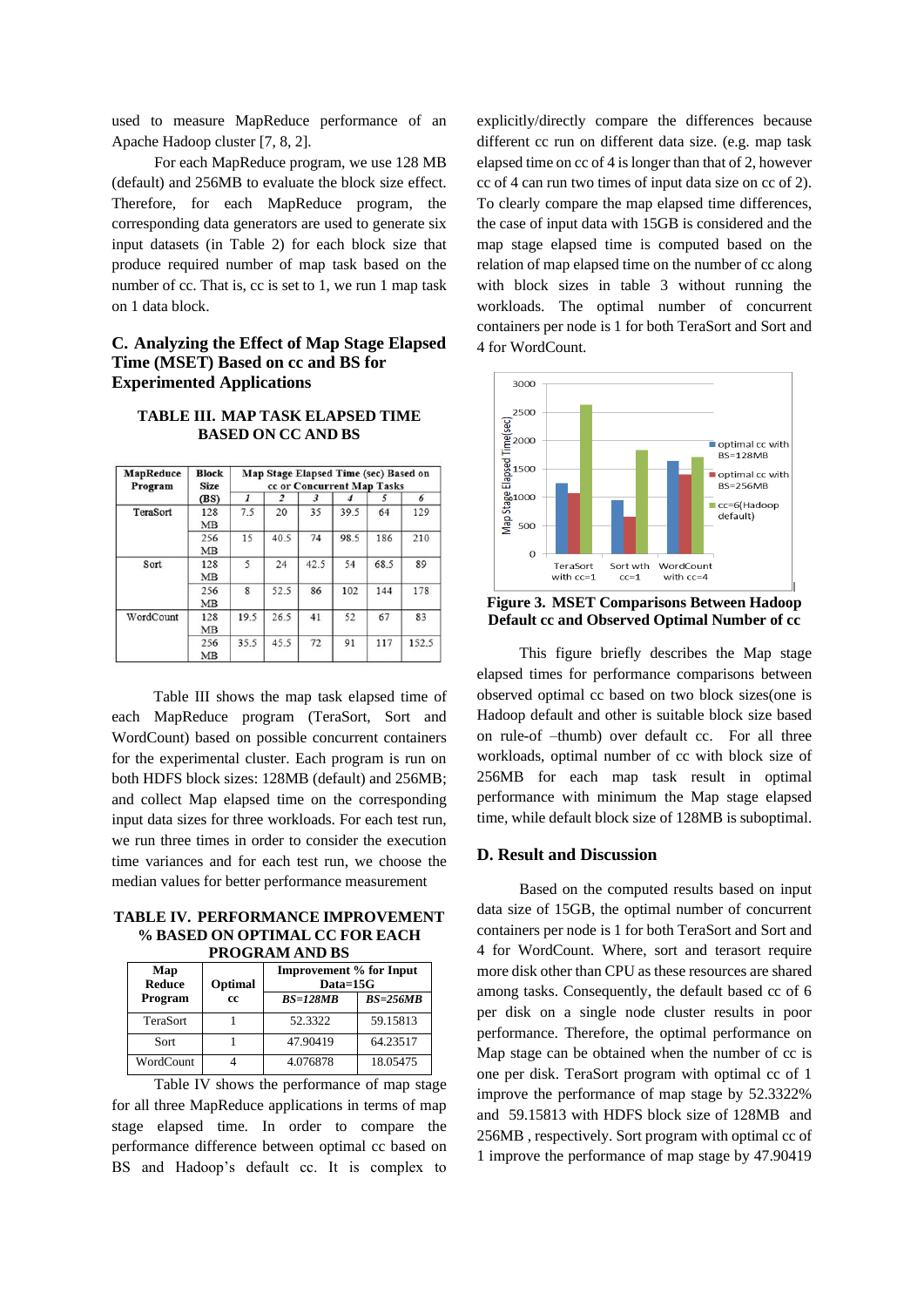% and 64.23517 % with HDFS block size of 128MB and 256MB, respectively.

However, in the case of WordCount, the optimal performance on map stage can be reached when the number of cc is 4 containers per node because the workcount is mostly CPU bound and the experimented machine instance has 4 vcores. For CPU bound job, using one map task per CPU can achieve optimal performance and for heavy disk or I/O, running only one map task per disk results in optimal performance in terms of map stage elapsed time. WordCount program with optimal cc of 4 improves the performance of map stage by 4.076878% and 18.05475% with HDFS block size of 128MB and 256MB, respectively. The optimal number of concurrent containers per node varies depending on the applications characteristics, such as heavy I/O and heavy CPU. Hence, prior to running MapReduce jobs, the cluster performance can be optimized via improving the node performance on map tasks by tuning the number of map tasks or cc per node along with suitable HDFS block sizes.

# **V. CONCLUSION**

Performance optimization of MapReduce applications via Apache Hadoop Parameter configuration is still an open issue for researcher. This work investigates the performance limitation of Hadoop framework depending on container based static resource management and analyzes the performance improvement. The experimental results showed that different settings of concurrent containers running map tasks on the same default HDFS block size lead to different performance. In addition, we also observed that the performance can be further improved by tuning CC along with suitable HDFS block size. To show the performance differences among cc (along with two HDFS block sizes) per node, we measure the performance in terms of map stage elapsed time with example input data of 15GB for three MapReduce applications. This work achieves improvement of 59.15813, 64.23517 and 18.05475 in map stage elapsed time for the MapReduce applications: TeraSort, Sort and WordCount, respectively when compared to running them with Hadoop-default settings. In the future, the dynamic optimization on cc is performed by classifying the job types on fully-distributed mode by running multiple jobs concurrently.

#### **REFERENCES**

- **[1]** Kc, Kamal, and Vincent W. Freeh, "Dynamically controlling node-level parallelism in Hadoop", In Proceedings of the 2015 IEEE 8th International Conference on Cloud Computing (CLOUD'15), IEEE, 309–316.
- **[2]** J. Dean and S. Ghemawat, "MapReduce: Simplified Data Processing on Large Clusters", Communications of the ACM, 51(1), 2008, pp.107-113.
- **[3]** Huang, Shengsheng, Jie Huang, Jinquan Dai, Tao Xie, and Bo Huang, "The HiBench benchmark suite: Characterization of the MapReduce-based data analysis", In 2010 IEEE 26th International Conference on Data Engineering Workshops (ICDEW 2010), IEEE, 2010, pp. 41-51.
- **[4]** Lee GJ, Fortes JA, "Improving Data-Analytics Performance Via Autonomic Control of Concurrency and Resource Units", ACM Transactions on Autonomous and Adaptive Systems (TAAS), 13(3), 2019, pp.1-25.
- **[5]** Zhang, Zhuoyao, Ludmila Cherkasova, and Boon Thau Loo, "Parameterizable benchmarking framework for designing a MapReduce performance model", Concurrency and Computation: Practice and Experience, 26(12), 2014, pp.2005-2026.
- **[6]** Xueyuan, Brian, Yuansong, "Experimental evaluation of memory configurations of Hadoop in Docker environments", In 2016 27th Irish Signals and Systems Conference. ISSC 2016", No.1, 2016.
- **[7]** O. O'Malley and A. C. Murthy, "Winning a 60 Second Dash with a Yellow Elephant", Available: http://sortbenchmark.org/Yahoo2009.pdf.
- **[8]** Grzegorz Czajkowski, "Sorting 1PB with MapReduce", Available: http://googleblog.blogspot.com/2008/11/sorting-1pb-with-mapreduce.html.
- **[9]** Yanfei Guo, Jia Rao, Dazhao Cheng, Xiaobo Zhou, "iShuffle: Improving Hadoop Performance with Shuffle-on-Write", IEEE Transactions on Parallel and Distributed Systems, 2017.
- **[10]**Hoo Young Ahn, Hyunjae Kim, WoongShik You, "Performance Study of Distributed Big Data Analysis in YARN Cluster", In 2018 International Conference on Information and Communication Technology Convergence (ICTC), 2018.
- **[11]**Gil Jae Lee, Jose A. B. Fortes, "Hierarchical Self-Tuning of Concurrency and Resource Units in Data-Analytics Frameworks", In 2017 IEEE